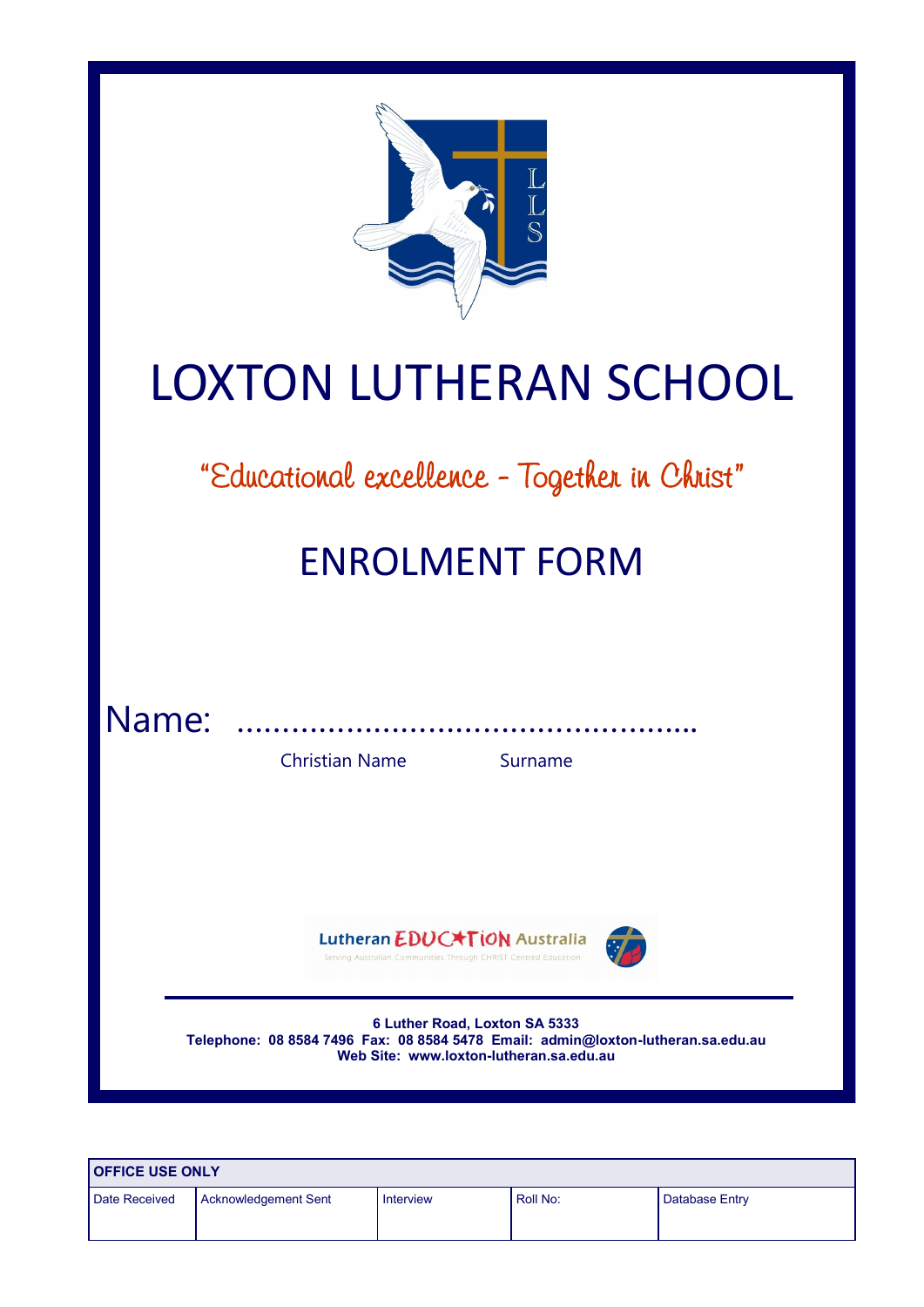| <b>FAMILY DETAIL</b>                                              | <b>Mother/Guardian 1</b>                                                                                                | <b>Father/Guardian 2</b> |  |  |
|-------------------------------------------------------------------|-------------------------------------------------------------------------------------------------------------------------|--------------------------|--|--|
| Title<br>(Please circle)                                          | Mrs.<br><b>Miss</b><br>Ms.<br>Dr.                                                                                       | Mr.<br>Dr.               |  |  |
| Surname                                                           |                                                                                                                         |                          |  |  |
| Given Name                                                        |                                                                                                                         |                          |  |  |
| Home/Work<br><b>Telephone Numbers</b>                             | H<br>W                                                                                                                  | н<br>W                   |  |  |
| <b>Mobile</b>                                                     |                                                                                                                         |                          |  |  |
| Email                                                             |                                                                                                                         |                          |  |  |
| <b>Residential Address</b>                                        |                                                                                                                         |                          |  |  |
|                                                                   |                                                                                                                         |                          |  |  |
| <b>Postal Address</b>                                             |                                                                                                                         |                          |  |  |
|                                                                   |                                                                                                                         |                          |  |  |
| <b>Usual Occupation</b>                                           |                                                                                                                         |                          |  |  |
| Employer                                                          |                                                                                                                         |                          |  |  |
| If not employed, do you receive a government benefit?             | <b>YES</b><br><b>NO</b><br>$\prime$                                                                                     | (Please circle one)      |  |  |
| <b>Country of Birth</b>                                           |                                                                                                                         |                          |  |  |
| Date of arrival in Australia<br>(if applicable)                   |                                                                                                                         |                          |  |  |
| <b>Cultural Background</b>                                        |                                                                                                                         |                          |  |  |
| Home Language                                                     |                                                                                                                         |                          |  |  |
| Religion/Denomination                                             |                                                                                                                         |                          |  |  |
| Present place of worship                                          |                                                                                                                         |                          |  |  |
| Relationship to child<br>(Father, Mother, Foster Parent etc)      |                                                                                                                         |                          |  |  |
| Child resides with                                                |                                                                                                                         |                          |  |  |
| Family Court or other relevant court<br>order                     | <b>YES</b><br>$\prime$<br><b>NO</b><br>(Please Circle)<br>If YES, you should provide a copy of that order to the school |                          |  |  |
| If you live out of town please provide the following information: |                                                                                                                         |                          |  |  |
| Section No.                                                       |                                                                                                                         |                          |  |  |
| Distance & direction from Loxton                                  |                                                                                                                         |                          |  |  |
| Nearest public road & district                                    |                                                                                                                         |                          |  |  |

| Please bring a copy of the following documents to your interview                                     |
|------------------------------------------------------------------------------------------------------|
| A copy of the birth certificate or extract from it.                                                  |
| A copy of passport / visa or proof of Australian Citizenship (if applicable)                         |
| Latest school report and/or reference from previous schools (if applicable).                         |
| Any court order or related information regarding custody of child (if applicable).                   |
| Documentation relating to special needs (any reports, action plans, assessments, etc if applicable). |
| Letter of support/reference from your Minister of Religion or family friend.                         |

| <b>Other Children in Family</b> | IM/F<br>Date of Birth<br><b>School Attending</b> |  | <b>Year Level</b> |  |  |
|---------------------------------|--------------------------------------------------|--|-------------------|--|--|
|                                 |                                                  |  |                   |  |  |
|                                 |                                                  |  |                   |  |  |
|                                 |                                                  |  |                   |  |  |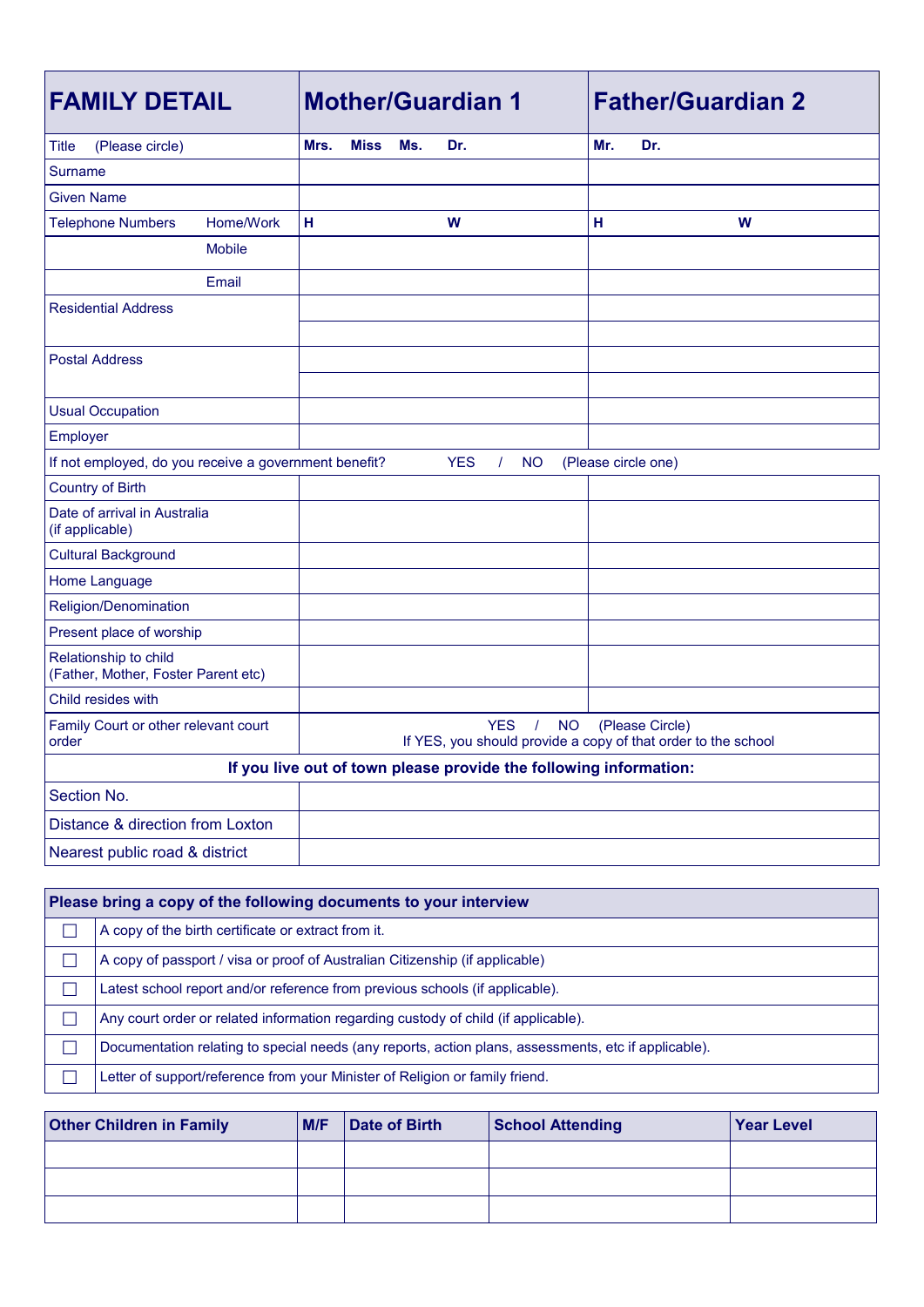| <b>STUDENT DETAIL</b>                                                                                                                                                                                                      |                                  |                                                    |                          |    |          |   |  |
|----------------------------------------------------------------------------------------------------------------------------------------------------------------------------------------------------------------------------|----------------------------------|----------------------------------------------------|--------------------------|----|----------|---|--|
| Surname                                                                                                                                                                                                                    |                                  | <b>Christian Names</b>                             |                          |    |          |   |  |
|                                                                                                                                                                                                                            | Male / Female<br>(Please Circle) | <b>Birth Date</b>                                  |                          |    |          |   |  |
| Commencing in:                                                                                                                                                                                                             | Year:<br>Term:                   | <b>Year Level</b>                                  |                          |    |          |   |  |
| <b>Address</b>                                                                                                                                                                                                             |                                  |                                                    |                          |    |          |   |  |
|                                                                                                                                                                                                                            |                                  |                                                    |                          |    |          |   |  |
| Main:<br>Other:<br>Home Language                                                                                                                                                                                           |                                  |                                                    |                          |    |          |   |  |
| Religion                                                                                                                                                                                                                   |                                  |                                                    | Present place of worship |    |          |   |  |
| <b>Country of Birth</b>                                                                                                                                                                                                    |                                  | Date of Arrival in<br>Australia<br>(if applicable) |                          |    |          |   |  |
| First enrolled in a school in Australia<br>$\sqrt{ }$                                                                                                                                                                      |                                  |                                                    |                          |    |          |   |  |
| Is this student of Aboriginal or Torres Strait Islander origin?<br>For persons of both Aboriginal and Torres Strait Islander origin, mark both 'yes' boxes.<br><b>No</b><br>Yes, Aboriginal<br>Yes, Torres Strait Islander |                                  |                                                    |                          |    |          |   |  |
| Most recent Schools and Pre-Schools attended (include Pre-School up to present time)                                                                                                                                       |                                  |                                                    |                          |    |          |   |  |
| $\mathbf{1}$                                                                                                                                                                                                               |                                  | From<br>T                                          |                          | to | $\prime$ | I |  |
| $\overline{2}$                                                                                                                                                                                                             |                                  | From                                               |                          | to |          |   |  |
| 3                                                                                                                                                                                                                          |                                  | From                                               |                          | to |          |   |  |

## **SPECIAL STUDENT NEEDS AND CONSIDERATIONS** • Does your child have any special achievements or talents?  $\vert$  YES/NO

| Does your child have problems with SPEECH/LANGUAGE?                                                                      | <b>YES/NO</b> |
|--------------------------------------------------------------------------------------------------------------------------|---------------|
| Does your child have problems with HEARING?                                                                              | <b>YES/NO</b> |
| Does your child have problems with VISION?                                                                               | <b>YES/NO</b> |
| Has your child received support for behaviour, learning or emotional needs, or do you have<br>any concerns in this area? | <b>YES/NO</b> |
| Does your child have any specific medical or health issues? (e.g. disabilities, allergies)                               | <b>YES/NO</b> |
| Does your child have any infectious diseases?                                                                            | <b>YES/NO</b> |

If YES to any of the above, please give details, attaching any relevant documents.

The school may also need you to complete an 'Enrolment Application - Extra Information' form.